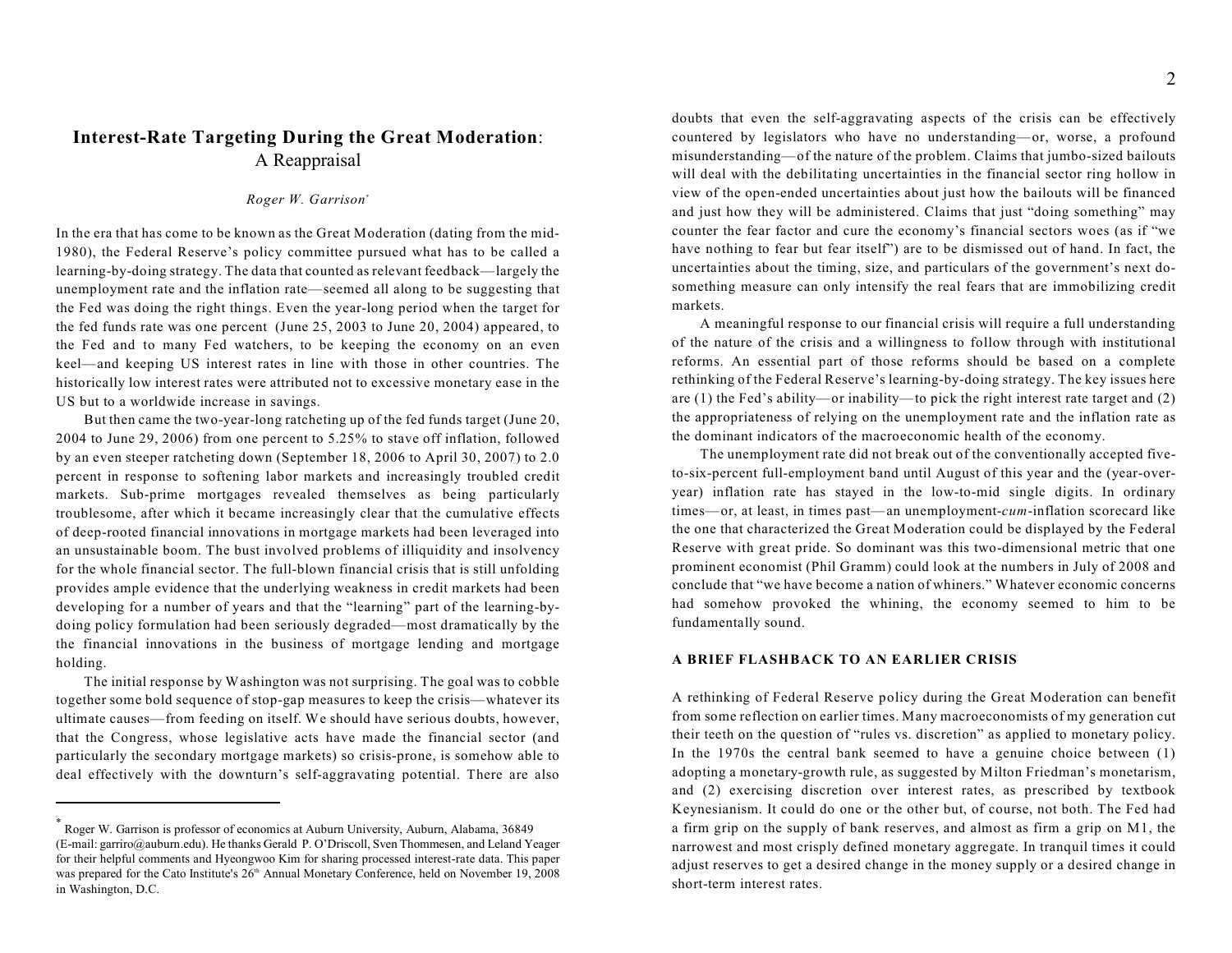But tranquil times didn't last. The monetary crisis of the late 1970s was a game-changer. Under the guidance of G. William Miller, the discretionary changes in credit conditions had culminated in a steep uphill race between inflation and nominal interest rates, ending ultimately with negative real rates and then a regime change in October of 1979. During the early years of the Volcker Fed, interest-rate targeting was out and money-supply targeting was in. As was expected, both nominal and real interest rates rose to unprecedented heights during the monetary tightening. They eventually came back down but not before bringing market forces and interest-rate regulations into serious conflict. Market-clearing rates of interest were dramatically higher than banks were allowed to offer to depositors. The legislative response to this stalemate between markets and regulators was the Depository Institutions Deregulation and Monetary Control Act of 1980. The phase-in aspects of DIDMCA included a phasing-out of the Federal Reserve's Regulation Q, which, dating from the 1930s, had set interest-rate ceilings (zero percent for checking accounts) on bank deposits.

In retrospect, we see that the money-growth excesses during the Miller years led to legislative changes that effectively precluded the adoption of a viable moneygrowth rule. I have elsewhere (Garrison, 2001) used the phrase "the irony of monetarism" to characterize the circumstances that gave meaning to (and hope for) Friedman's monetary rule. The economy performs at its *laissez-faire* best if the money supply is made to grow at a rate that matches the economy's long-run real growth rate. But this monetary rule cannot be implemented without one critical deviation from *laissez faire* (hence the irony). Essential to an operational monetary rule was the Fed's Reg. Q, which ruled out the paying of interest on checking accounts as well as the writing of checks on saving accounts. Only with this artificially sharp distinction between no-yield money and no-check savings could the Federal Reserve define and control THE money supply.

Deregulation had blurred the critical checking-savings boundary. With an indistinct money-supply target and with chronic misses on the high side, the Volcker Fed soon abandoned hopes for a Friedmanesque money-growth rule; it reverted to interest-rate targeting in the early 1980s. Significantly, interest-rate targeting was not a matter of choice at that point; Volcker's monetarist thinking had not been abandoned in favor of Keynesian thinking. But short of some major institutional reform, such as a decentralization of the money-supply process (and hence a "market rule" instead of an interest-rate or money-growth rule) there simply was no alternative to interest-rate targeting. And almost unavoidably, monetarist thinking combined with interest-rate targeting gave rise to what I am calling a learning-by-doing approach to monetary policymaking.

By the time Alan Greenspan replaced Paul Volcker, the prospects for a viable money-growth rule had receded even further. An increasingly globalized economy meant increasing difficulty in determining just how much of the US money supply was actually in the US. The money-growth rule owes its significance to the

equation of exchange,  $MV=PO$ , where the quantity of money  $(M)$ , the overall price level (P), and the economy's real output (Q) all must pertain to the self-same economy. The fact that a large-but-unknown portion of the money supply, much of it currency, is abroad robs the equation of its usefulness as a ready guide for policy formulation. The substantial increase in variability of the calculated velocity of money (DeLong, 2000) suggests substantial variation in the degree of incommensurability of the M and the PQ rather than increased variation in the actual frequency with which the US dollar circulates through the US economy. Arguably, the equation of exchange during the Great Moderation was more useful as a means of calculating, on the basis of an *assumed* stability of in-country velocity, the portion of the money supply that has left the country.

The difficulties of an indistinct definition of money along with the justmentioned incommensurability problem has shifted focus from M1 to M2 or to even more inclusive M's (so as to minimize the effect of the changing currency component), but there seems to be no monetary magnitude that allows the Federal Reserve's policy formulation to be guided in any meaningful way by money-supply considerations. When criticized by Richard Darman (Budget Director for Bush 41) for not following a monetary rule, Greenspan simply replied that his critic had some sadly out-of-date notions (Woodward, 2000).

This retrospective is intended to suggest a certain parallel between the Miller-Volcker episode and the current (Bernanke-Greenspan) period. Just as the blurring of the money-supply definition virtually destroyed the viability of money-supply targeting, the federal government's housing policy and attendant financial innovations during the Great Moderation have virtually destroyed the viability of interest-rate targeting.

### **THE ERA OF LEARNING BY DOING**

Operationally speaking, there can be no interest-rate rule that stands with equal footing as an alternative to a (pre-DIDMCA) money-supply rule. Centralizing the business of money creation in an otherwise decentralized economy takes the money supply—or, at least, the monetary base—outside the nexus of the marketplace. Markets, then, must adjust themselves (no doubt with some adjustments involving much pain and suffering) to the centrally controlled money supply. By contrast, there is no way to effectively centralize the intertemporal aspect of an otherwise decentralized economy. Interest-rate determination remains in the province of the marketplace and, inflation premia aside, will tend toward the natural rate of interest, so named by Knut Wicksell ([1898] 1962). It is true, of course, that deviations from the natural rate can be induced by monetary policy, but such deviations are accompanied by a constellation of market forces whose eventual consequence is to restore the natural rate.

The so-called Taylor Rule is an interest-rate rule in name only. The equation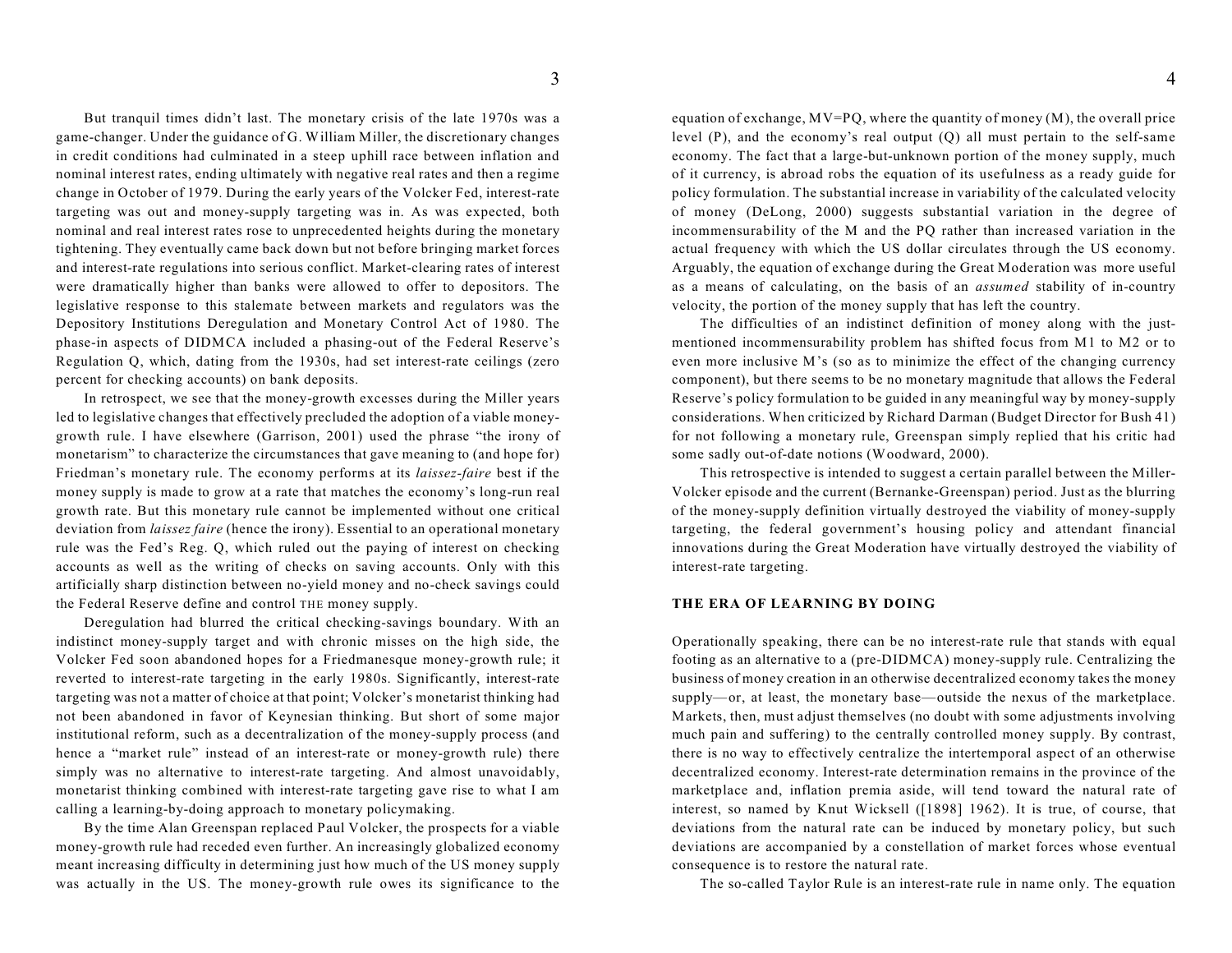on which this rule is based was introduced by John Taylor (1993) as a data-based "description" of Federal Reserve policy. Tracking changes in the macroeconomy and the Federal Reserve's reaction to them, Taylor was able to demonstrate that the Fed's reactions were almost wholly determined by two very broad measures of macroeconomic maladies, namely the shortfall, measured as a percentage, of the economy's actual output from full-employment output and the inflation rate over and above some mild inflationary trend of, say, two percent. We can symbolize the two maladies here as  $GAP_0$  and  $GAP_p$  —the first gap reflecting the idleness of labor and other resources, the second gap being simply the actual inflation rate (P) minus the 2 percent target inflation rate. We can then write the equation for the fedfunds target:

## FED-FUNDS TARGET =  $P + 0.5(GAP_0) + 0.5(GAP_P) + 2$

The final term in this equation recognizes—and locks in—an underlying real fed-funds target rate of 2 percent. (This rate is presumed to reflect the underlying natural rate of interest.) The first term is the inflation premium, which is simply the current inflation rate. Hence, for an economy that is currently gap-free—meaning full employment and 2 percent inflation—the Taylor-based nominal fed-funds target is  $2 + 0 + 0 + 2 = 4$  percent.

Starting with this no-gaps baseline of 4 percent, the actual fed funds target can be adjusted in the light of positive or negative gap terms. Straightforwardly, if only one of the gaps is non-zero, the Taylor Rule policy would be qualitatively consistent with principles-level Keynesianism: Raise the rate to counter inflation; lower the rate to counter unemployment. If both gaps are non-zero, then it is the algebraic sum of the gap terms that drives (or, at least, describes) policymaking. On the basis of the relative sizes of the gaps together with the relative weights given to the two macromaladies (0.5 and 0.5 in the original Taylor equation), the Fed may move towards monetary ease or monetary tightening.

Significantly, Taylor introduced his equation not as a *pre*scription for setting Fed policy but rather as a *de*scription of the Fed's past policy moves. Of course, if we can assume—from the vantage point of 1993—that the Fed would likely keep doing what it had been doing, then the equation yields a prediction about future Fed policy. But how can the description and contingent prediction be transformed into a prescription? The transformation suggested by Taylor himself (208-09) is revealing.

> If the [Taylor Rule] comes so close to describing actual Federal Reserve behavior in recent years and if FOMC members believe that such performance was good and should be replicated in the future even under a different set of circumstances, then [such a] policy rule could become a guide for future discussions.

In short, the Taylor Rule becomes the baseline for a learning-by-doing strategy. With enough confidence on the part of the Federal Reserve that its past decisions qualify collectively as a "good performance," the Taylor Rule becomes a ready formula for it to keep doing what it's been doing.

We should recognize that the Federal Reserve has never explicitly endorsed the Taylor Rule. At most, we can say that, to a large extent, the Greenspan Fed behaved up through 1993 and for much of the next decade *as if* it were following the Taylor Rule. (Figure 1 tracks the end-of-quarter fed funds rate together with a Taylor Rule band whose upper bound allows for no inflation and whose lower bound allows for a four-percent inflation.) Though the FOMC may well have been engaged in some free-form weighing of labor-market conditions and inflationary pressures, it must have found some comfort in its conformity-in-the-large with Taylor.



 Figure 1: The Actual (End of Quarter) Fed Funds Rate Against a Background of a Taylor Rule Band Allowing for a 0-4 Percent Inflation

The greater issue is the appropriateness of a learning-by-doing strategy in controlling the intertemporal aspect of a market economy. From the vantage point of late 2008, the longer-run aspects of the economy's intertemporal dimension can be put in play in judging the merits of this or any other interest-rate rule. It may well have been that the Federal Reserve judged its performance as "good" in the pre-1993 period and hence set about to keep doing what it had been doing. But in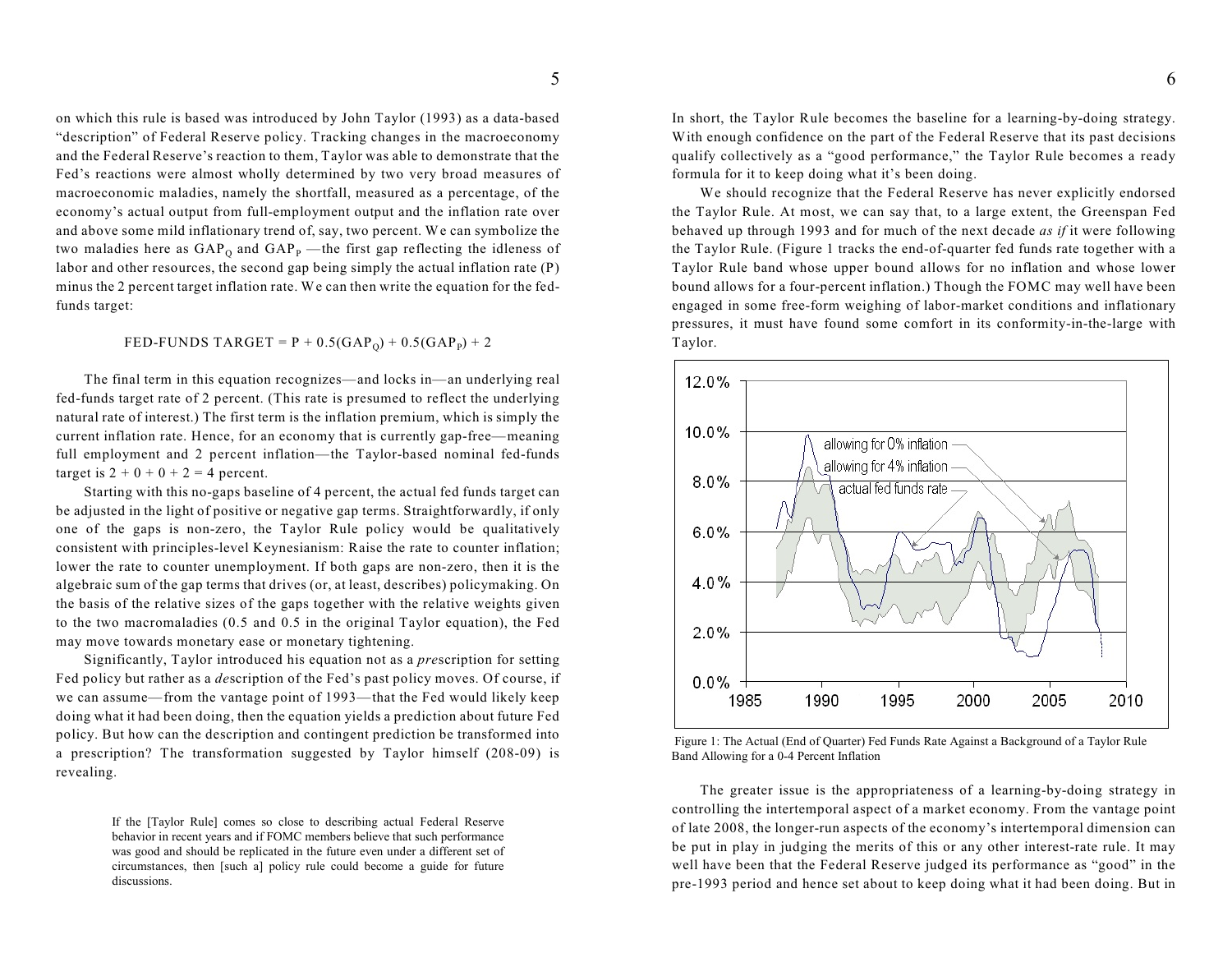a longer-run reckoning, the phrase "learning by doing" conceals a critical flaw in the strategy. A better term to describe the Federal Reserve's evaluation of its own policymaking would be "so far, so good" or even "whistling in the dark." The problem is that the "doing" occurs about once every six or seven weeks (when the FOMC decides anew about the fed-funds rate target), but the true learning happens maybe once each decade, when the cumulative effects of a centrally controlled interest rate disrupts the economy's market mechanisms on an economywide basis.

#### **THE NATURAL RATE OF INTEREST AND RISK PREMIA**

As we have seen, the Taylor Rule or any other such interest-rate rule adopted by the monetary authority must allow for an underlying natural rate of interest. The natural rate, however, is a market-determined rate. In a decentralized market setting, it simply emerges as borrowers and lenders interact. Centralizing this aspect of the market economy puts the natural rate into eclipse (See Garrison, 2006). As a Big Player sitting atop the credit-market pyramid, the Federal Reserve loses sight of the natural rate in the same way that a nationalized steel industry loses sight of the (natural) market prices that would otherwise guide the production of steel.

If the natural rate really is 2 percent and is (somehow) not subject to change, then the Taylor rule, as set out above, takes adequate account of it. But, of course, the natural rate can change and hence can cause the Federal Reserve to choose the wrong fed-funds target. Accordingly, whether the Fed's aim is too low, too high, or just right is subject to various interpretations of the data in the light of a possibly changed natural rate.

As interpreted by Greenspan himself, the low rates of interest—and hence the low fed-funds rate—in 2003 and 2004 were attributable to a worldwide increase in saving (Greenspan, 2008, p. 510). Income earners in developing parts of the world were enjoying rising incomes and had relatively high saving propensities. The flood of new saving put downward pressure on the (natural) rate of interest. Arguably, then, the clear departure of the fed-funds rate from the Taylor-Rule band during those years (Again, see Figure 1) might plausibly be accounted for in terms of an adjustment by the Greenspan Fed for an exceedingly low natural rate. With this interpretation, Greenspan was simply following the market rates down. But this understanding would suggest that the altered market conditions (plentiful savings and a corresponding low natural rate) would prevail for some time. We would have expected those low rates and the corresponding rate of economic growth to be more-or-less sustainable. The subsequent increases in market rates suggest that they were not sustainable and cause us to look elsewhere for our understanding. As it turns out, an alternative interpretation is implicit in Greenspan's own discussion of the crisis.

8

The increase in world saving caused interest rates to fall. Investors, unsatisfied with low-yielding assets became increasingly tolerant of substantial risks in order to increase the yield on their investment dollars. To Greenspan (2008, p. 507) it was obvious that the risks being borne, especially the risks associated with mortgaged-backed securities, were systematically under-priced. This view is integral to the Greenspan's storyline. What, then, would be the consequences of at least *some* investors becoming concerned about the generally under-priced risks? Surely there would be a countermovement, an increased willingness to hold lessrisky securities–despite the fact that such a countermovement would depress even further the yield on low-risk securities. As long as high-risk securities still reflect a general under-pricing of risk, the Federal Reserve would be ill-equipped to make a timely distinction between the downward movement in Treasury bill rates due to revised risk perceptions on the part of some investors from a downward movement attributable to increased world saving. In other words, it would have been difficult for the Federal Reserve to know whether it was feeding the boom and following the natural rate down.

The difficulty is at least implicitly acknowledged by Greenspan himself. As he has repeatedly claimed, you don't know that you're in a bubble until the bubble bursts. Yet, throughout the ascent of real estate values, claims made to this effect were interspersed with the contrary claim that he had tried (through a very modest monetary tightening) but failed to deflate the housing bubble. (Fleckenstein, 2008). Further, Greenspan (2008, p. 523) now suggests that the Fed was reluctant to end the boom (presumably with a bolder monetary tightening) because of the likely severe consequences for the financial system and for the macroeconomy generally. These circumstances created in the late stages of the housing bubble are memorably described by F. A. Hayek. The Fed's strategy of "learning-by-doing," "so-far-sogood," and "whistling in the dark" (my phrases) eventually ends with the Fed holding a "tiger by the tail" (Hayek, 1973).

Greenspan's assortment of views (you don't know if you're in a bubble; you can't deflate the bubble; you shouldn't deflate the bubble) serve collectively as strong evidence of an internally conflicted Federal Reserve Chairman. And they are also a direct reflection of an unnatural rate of interest and an internally conflicted economy.

It is the old Austrian story of boom and bust. For several years the low interest rates, including a year-long period with the fed funds rate at one percent, were at odds with the underlying natural rate of interest. Interest-sensitive markets, and particularly the mortgage and housing markets, were driven by the extra-market stimulation. The economy generally was set off on an unsustainable growth path. Market mechanisms that could have corrected the growth path to better conform with economic realities were held in check by a central bank that was pursuing a learning-by-doing strategy and maintaining low interest rates that were in accord with obvious political realities. The learning process was guided primarily by the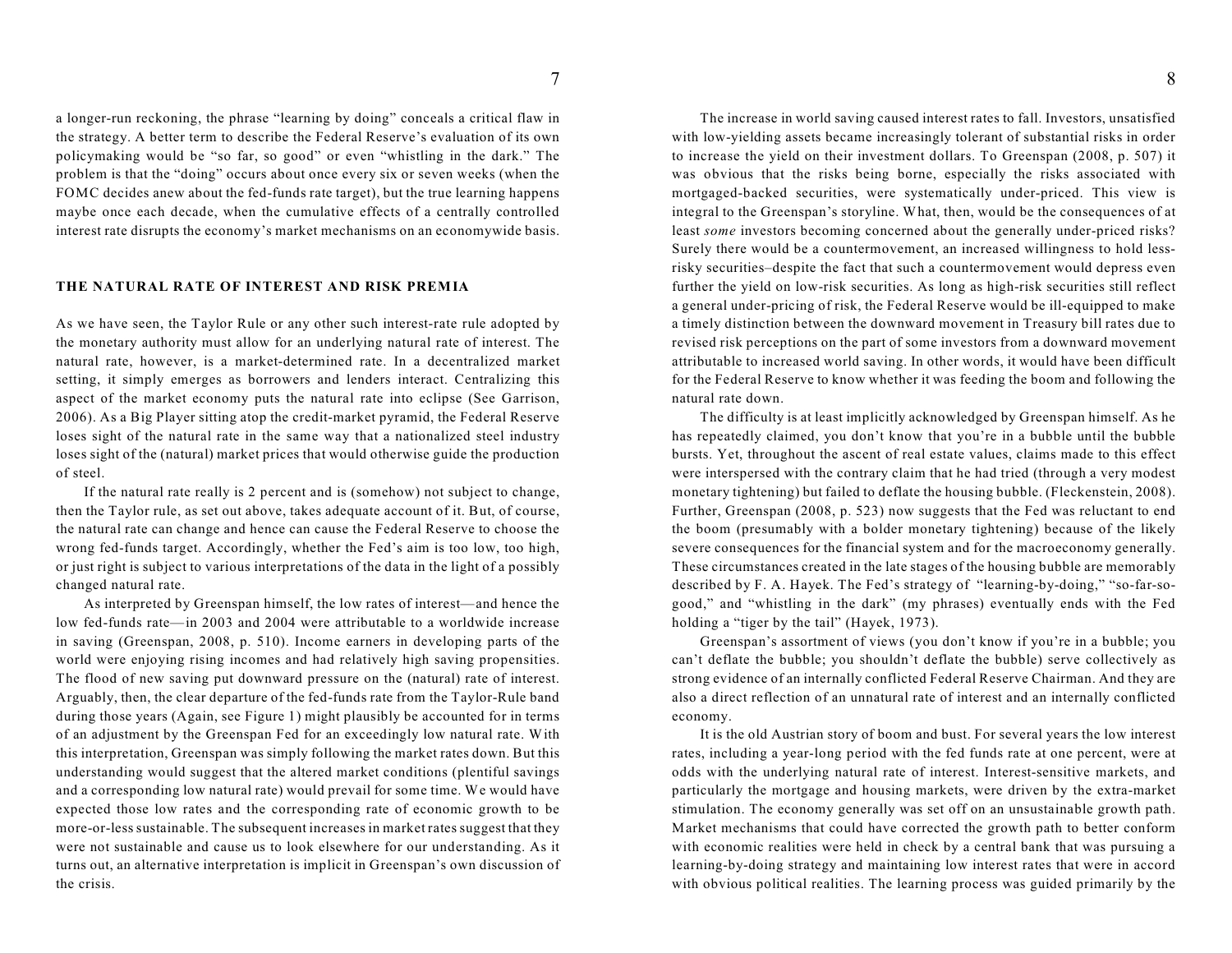economy's overall performance as measured by such summary data as the inflation rate, the unemployment rate, and total output. But it was the market itself that issued the final grade on the quality of the learning during the Great Moderation—by its dramatic demonstration of the unsustainability of the Fed-led boom.

## **LEGISLATION SET THE STAGE**

The focus on the Federal Reserve as a basis for declaring the boom unsustainable and hence the crisis inevitable is not to downplay the significance of housingrelated legislation in our understanding the particulars of this cyclical episode. It was the legislation that set the stage on which the dynamics of the boom and bust played themselves out. Key features of the institutional and legislative environment were the Government Sponsored Enterprises Fannie Mae and Freddie Mac (created in 1938 and 1970) and the Community Reinvestment Act of 1977 (during the Carter administration) as amended in 1995 (during the Clinton administration). Increasingly lax policies of the Federal Housing Administration (created in 1934) figure in as well.

Many business cycle theorists and historians have noted that each cyclical episode differs from all the earlier ones while there seem to be unmistakable similarities. The perspective provided here suggests that it is the central bank that is central to our general understanding of business cycles and that the particulars of any given episode are reflections of the times. But even with changing particulars, there is a general pattern. Policy-induced booms tend to ride piggyback on whatever economic developments are underway. In the 1920s, it was innovations—the mass production of automobiles; the development of chemicals, including cosmetics; rural electrification and hence the mass marketing of home appliances and the introduction of processed foods; in the 1990s, it was the many facets of digital revolution; in this most recent episode, it was the overriding of the creditworthiness criteria for mortgage lending and the securitization of government-guaranteed mortgages. In each of the different episodes, the easymoney policies of the Federal Reserve leveraged—over-leveraged—these developments, which otherwise would have been kept in bounds by market forces.

## **LESSONS LEARNED**

Legislative interventions that nullify market mechanisms for the sake of achieving social goals have perverse consequences. This is a lesson that can be learned many times over whether well-meaning or ill-meaning interventions are in play. The current crisis in the markets for housing and for mortgages is an especially dramatic illustration of such perversities. The solution to this circumscribed aspect of the

economywide crisis is as easy to set out as it would be difficult to implement, given the state of public opinion and the scope for political opportunism. First, government-backed guarantees for mortgage loans or for any other loans should be a thing of the past. They stunt the market's ability to constrain the risk-taking behavior of both borrowers and lenders. Fannie Mae and Freddie Mac should be permanently eliminated from the scene. Second, regulatory practices that override considerations of creditworthiness with other, supposedly more socially responsible criteria for making mortgage loans or any other loans should be no part of the housing industry's future. In the end, the impersonal forces of the marketplace have a much more credible claim to being socially responsible than do the political forces that produce the override.

Lessons as they relate to the central bank are more problematic. Given the very fact of heavily centralized credit markets, the Federal Reserve is precluded from knowing what interest rate would prevail in a decentralized market. The natural rate of interest is obscured by the Federal Reserve's apparatus for managing interest rates—all the more so when yields on securities only dimly reflect the underlying risks. In the future, post-crisis period, the FOMC will be ill-advised to resume some learning-by-doing strategy. Interest-rate targeting should be ruled out on the basis of the cumulative evidence—namely, the Federal Reserve's dramatically demonstrated inability to target a fed-funds rate that is consistent with sustainable growth.

As recounted in the retrospective, the Federal Reserve has long since lost the ability even to identify an appropriate money-supply target. Nominally, at least, the Fed has maintained control over bank reserves, but neither targeting some interest rate nor targeting some monetary aggregate provides timely and unambiguous feedback about the cumulative effects of these policy actions. Once the current recession—of whatever depth and length—is behind us, there can be no simple return to normalcy. Money-supply targeting is operationally non-viable, and interest-rate targeting will be seen (by the market and, it is hoped, by the Fed) as non-viable. It would be all too facile, of course, to recommend that the Fed target the natural rate of interest. That would be wholly analogous to recommending that an old Soviet-style central planner adopt market prices.

The broader lesson in all this is one that gives us a greater appreciation of the perils of centralization and the merits of decentralization. The old Mises-Hayek theory of the business cycle, which looks beyond the simple two-dimensional metric of inflation and unemployment, allows us to understand how risk-related distortions in mortgage markets were leveraged by the Federal Reserve into an economywide unsustainable boom. Executive and legislative attempts to stabilize the economy after the bust have decreased rather than increased our confidence that the economy's problems can be fixed by centralized authority. Both theory and evidence would seem to suggest that economic stability lies in the direction of monetary decentralization.